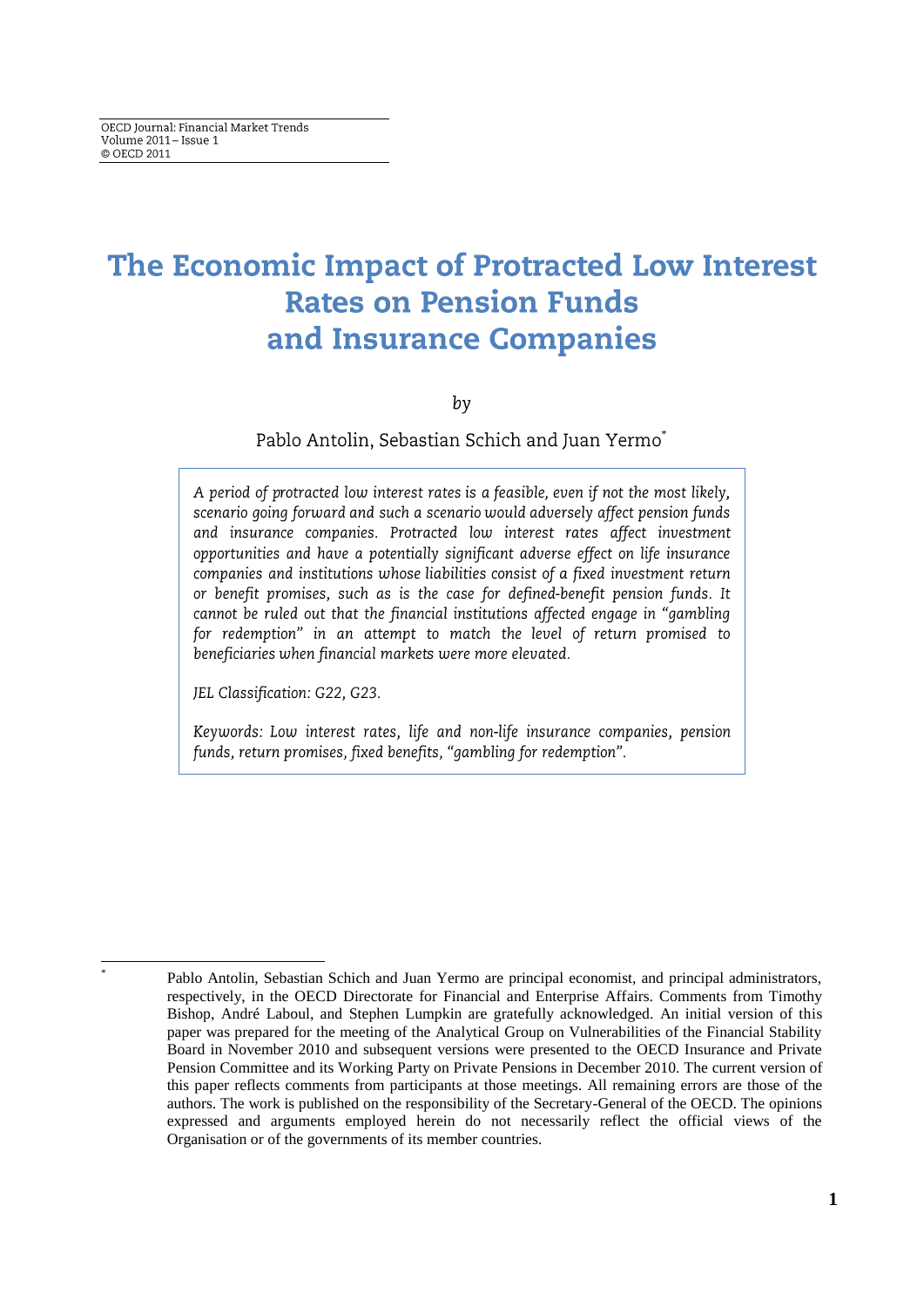# **I. Introduction**

**This paper discusses the impact of protracted periods of low interest rates**

This paper discusses select issues regarding the impact of protracted periods of low interest rates on pension funds and insurance companies. While no set time period is associated with the word "protracted", in this article we define protracted as lasting for at least several years. Certain other empirical studies on the same topic have used time horizons of more than 10 years in their simulations.<sup>1</sup>

A scenario of protracted low interest rates is to be distinguished from a scenario where interest rates are rising or declining. Actually, a scenario of protracted low interest rates essentially requires that interest rates have already fallen, namely to low levels, where they might stay for some time.

At the outset, it should be noted that the scenario of protected low interest rates may not be the most likely one. In fact, judging by the recent pricing of interest rate futures, market participants' expectations indicate a gradual increase in nominal interest rates going forward. Rating agencies and other observers point out that the main interest-rate risk is that rates will rise rapidly in anticipation of higher inflation, especially if this change occurs more quickly than expected and is built into the interest-rate and risk-management models maintained by insurance companies. Nonetheless, a protracted period of low interest rates is a feasible scenario for a number of countries currently, with potential severe effects for pension funds and some insurance companies.

Such a scenario would affect pension funds and insurance companies on both the asset and the liability sides of their business. They would increase the liabilities of pension funds and insurance companies, to the extent that the decline in rates has not been fully reflected in liability reporting, and it would reduce future investment returns. As a result, the solvency status of insurers and pension funds – which was badly damaged during the crisis - could fail to improve or even show some deterioration. Protracted low interest rates will impact pension funds and insurance companies by affecting re-investment returns on their fixed-income portfolio. If low interest rates are expected to be permanent, lower interest income in particular will impact insurers with longterm liabilities and shorter-term assets. To the extent that lower interest rates reflect a lower-growth environment, returns on investments in general – and equities in particular - would also be expected to be lower. Consequently, pension funds offering defined-benefit promises and life insurance companies that have sold products with high-return guarantees may have difficulty fulfilling these promises.

**The magnitude of this effect depends on the type of entity**

The precise magnitude of this effect will depend on the type of entity. Adverse effects are more likely to arise for life (as compared to non-life) insurance companies, and the effects would differ for defined-benefit (DB) pension funds versus defined-contribution (DC) funds. The impact will also depend on the level and type of guarantees offered by these institutions. Insurers offering high minimum-interest-rate guarantees in their insurance policies and deferred annuities will be the worst affected, as well as defined-benefit pension funds and funds offering minimum-return guarantees. Where guarantees are reset on a regular basis, the impact will be more subdued.

**Protracted low interest rates could affect both the assets and liabilities of pension funds and insurance companies**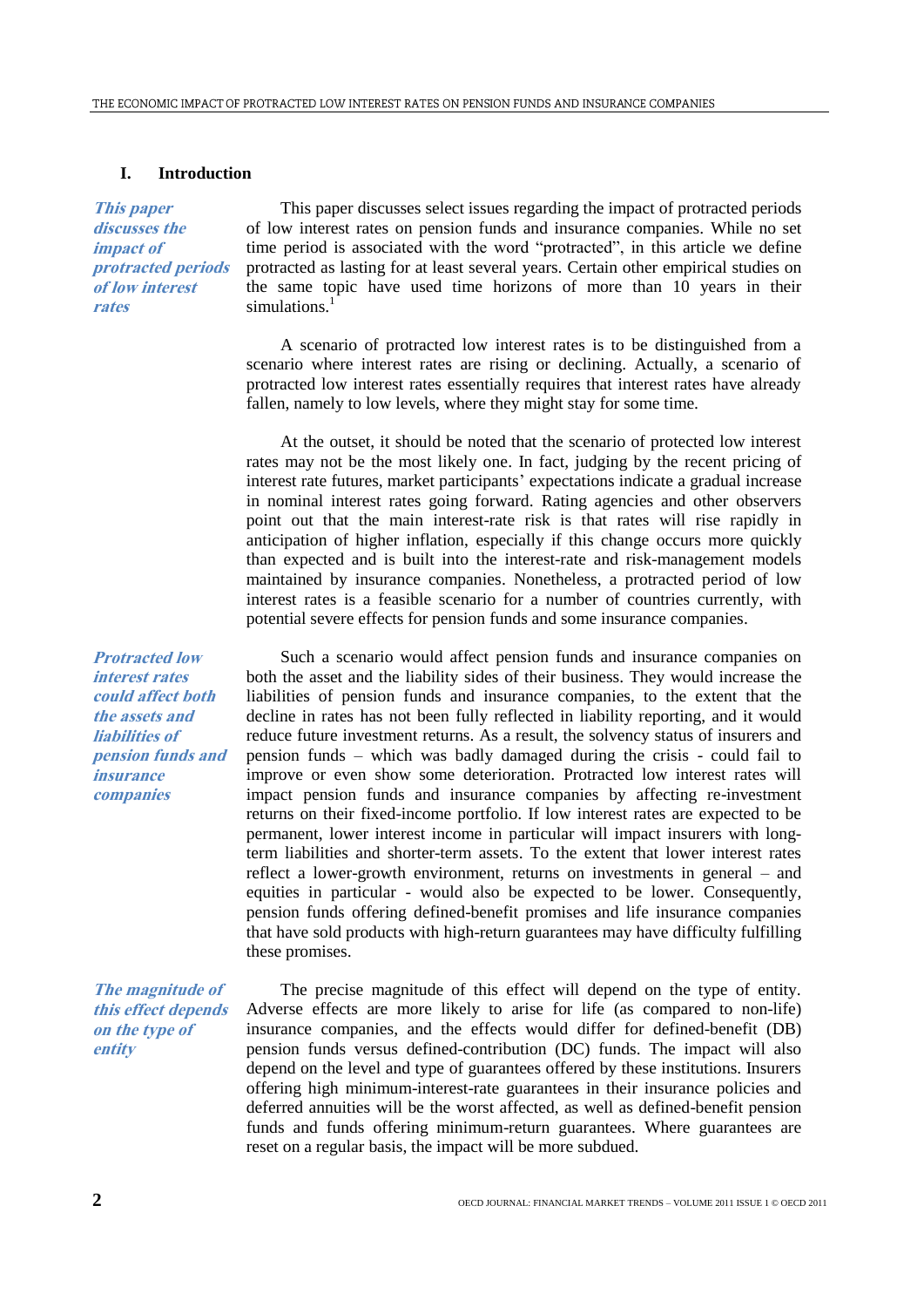**A combination of low interest rates and increases in life expectancy compounds the problem**

**Insurers and pension funds have various tools to address the risk of persistently low interest rates**

**Pensions and insurance supervisors should step up monitoring** 

**Search for higher yield may lead to problems of financial stability** 

The combination of a low-interest-rate environment and increased life expectancy raises additional concerns, as low interest rates magnify the present value of future increases in longevity, further worsening the solvency situation of annuity providers and DB pension funds. As a result, these institutions are likely to scale back future benefit promises, with negative implications for retirement income adequacy.

Insurers and pension funds have various tools to address the risk of persistently low interest rates. First, if they expect a further downward slide in interest rates, they can seek to increase the duration of their assets in order to ensure a better duration match between assets and liabilities. Second, insurers can alter the terms of new policies (lowering guaranteed rates), thereby progressively lowering liabilities, while pension-plan sponsors could close down the plan and offer less attractive terms to new employees. Third, in the case of DB pension funds, pension-plan sponsors – and where relevant, plan members – could increase contributions to the pension fund. Fourth, and as a last resort, insurers and pension funds in some countries may be able to renegotiate or unilaterally adjust existing contracts. In some countries, for instance, pensionplan sponsors or the pension funds themselves have discretion regarding the level of indexation of pension benefits, and in some cases they can also reduce accrued benefits. In this last-resort scenario, international diversification could be further promoted, and the adjustment of expectations would call for appropriate communication with the beneficiaries.

A protracted period of low interest rates calls for proactive regulatory initiatives, drawing on regular monitoring by pension and insurance supervisors. Stress tests should further reflect the impact of protracted low interest rates. In particular, the impact on annuities providers and DB pension funds should be closely monitored. At the same time, policymakers should avoid putting excessive pressure on institutions to correct funding deficits at a time of market weakness. In DC pension funds, plan members should be allowed flexibility as to when they retire and when they annuitise their account balances so as to avoid members having to lock in future pension benefits at an inopportune time.

From the perspective of financial stability, the main concern is that insurers and pension funds affected by the lower interest rates will seek higher yields via riskier investments (for those under solvency pressure, this would mean "gambling for redemption"). Such action is more likely to affect DB pension funds and insurers offering return guarantees, except in countries where pension funds are subject to solvency regulations similar to those for insurers penalising risky investments. A second major concern is that interest-risk-hedging activities sparked by an expected drop in interest rates could put further downward pressure on bond yields, further worsening the solvency of both pension funds and life insurers. Finally, protracted low rates will have an important impact on insurers that rely on interest income to maintain profitability; for instance, insurers that are operating in highly competitive environments with compressed margins.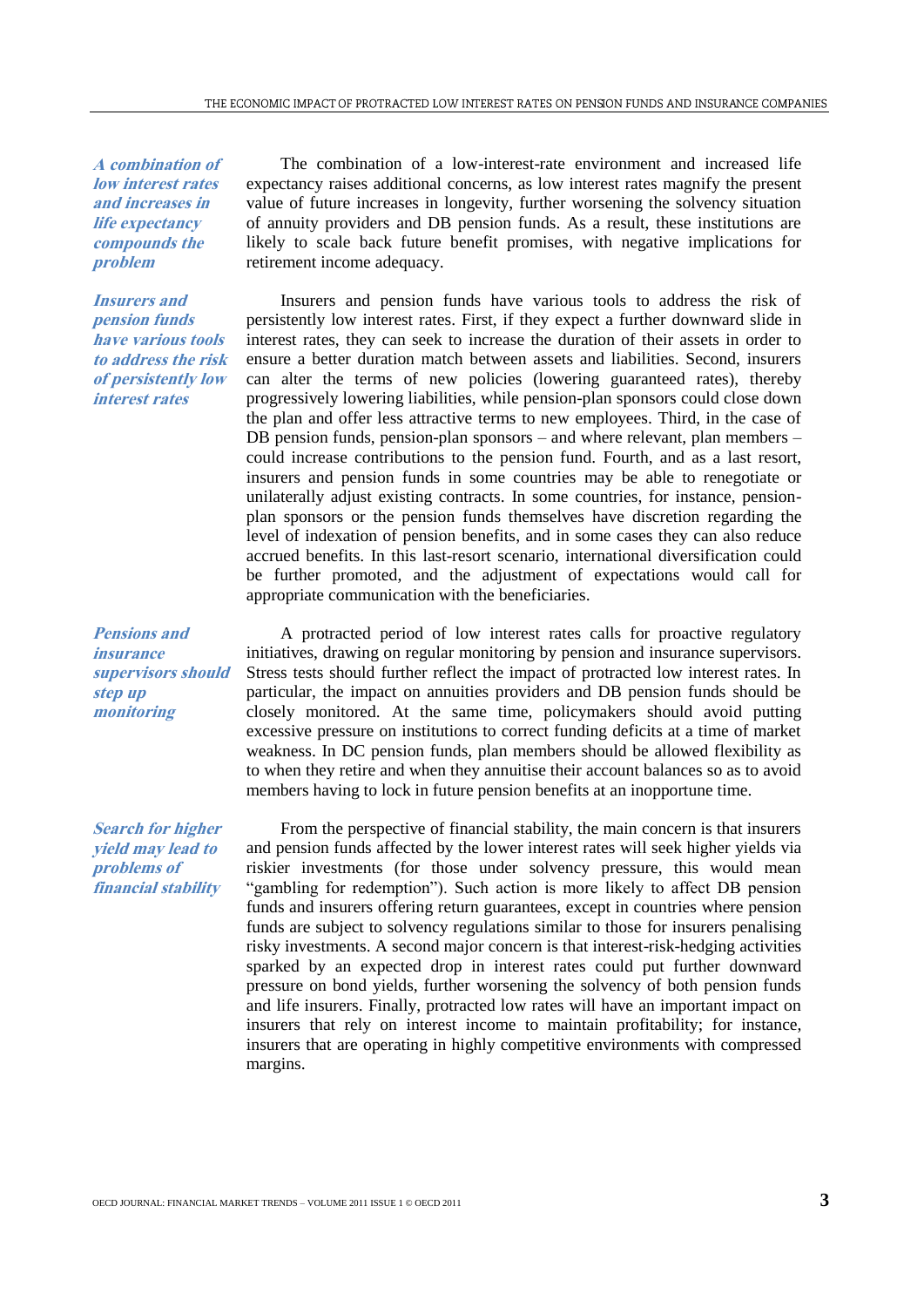# **II. How changes in interest rates affect pension funds and insurers**

**Future cash flows are discounted using long-term interest rates**

**The overall effect depends on the duration of assets and liabilities**

**Pensions funds increasingly engage in maturity matching and hedging of interest rate risk**

**The structure of non-life insurers' liabilities will affect interestrate sensitivity**

**The impact of low interest rates on returns depends on the structure of the portfolio**

In general, when calculating liabilities, DB pension funds and insurance companies discount future cash flows by using a discount rate linked to longterm interest rates. A reduction in long-term interest rates means that the liabilities, or the discounted value of future cash flows of a pension plan or an insurance company, would increase.<sup>2</sup> At the same time, the value of pension fund and insurer bond portfolios would rise, given a fall in interest rates.

The overall effect depends on the duration of assets and liabilities. It can be expected that DB pension funds and life companies with long-dated, interestrate-sensitive liabilities will, unless they are hedged, have a negative duration gap (duration of liabilities greater than the duration of assets), in contrast to banks, which generally maintain a positive duration. Thus, DB pension funds and life insurers will be negatively affected by a reduction in long-term interest rates. Furthermore, when the interest rate shock is negative, insurance policyholders tend to stick to their (generous) contracts, unless insurers can convince them otherwise by encouraging them to switch to new contracts (but this raises market conduct issues). Some DB funds and life insurers might have longer-term assets, and thus they may have effectively hedged through asset-liability management, or may have hedged in some other manner (*e.g.,* long-term swap arrangements with bank counterparties offering fixed-interest payments, or an option to enter into such arrangements).

Similarly, pension funds in some countries (*e.g.* Denmark and the Netherlands) are increasingly engaging in maturity-matching and the hedging of interest rate risk. Such approaches substantially reduce the negative impact of a drop in interest rates. For open DB pension funds, however, such hedging techniques can be difficult to implement, especially if the liabilities are linked to salary growth, for which there is a lack of effective hedging instruments.

The structure of non-life insurance liabilities (*i.e.*, the expected timing of payouts from loss events) will affect interest rate sensitivity. Non-life insurers with short-tailed liabilities can be expected to have lower interest-rate sensitivity than insurers with longer-tailed risks, whose claims would be paid further into the future. Overall, in comparison with life insurers, one would expect non-life insurers to have a smaller negative duration gap; therefore, they would be less affected by a drop in interest rates.

Insofar as lower rates benefit banks and other corporations, this would benefit insurers and pension funds by reducing the credit risk in their investment portfolios.

The impact of lower interest rates on investment portfolio valuations and returns also varies, depending on the allocation to bonds, and how the returns on equities and other asset classes are affected by lower interest rates. In general, pension funds have lower allocations to bonds, and higher allocations to equities, relative to life insurance companies (see Figures 1 and 2).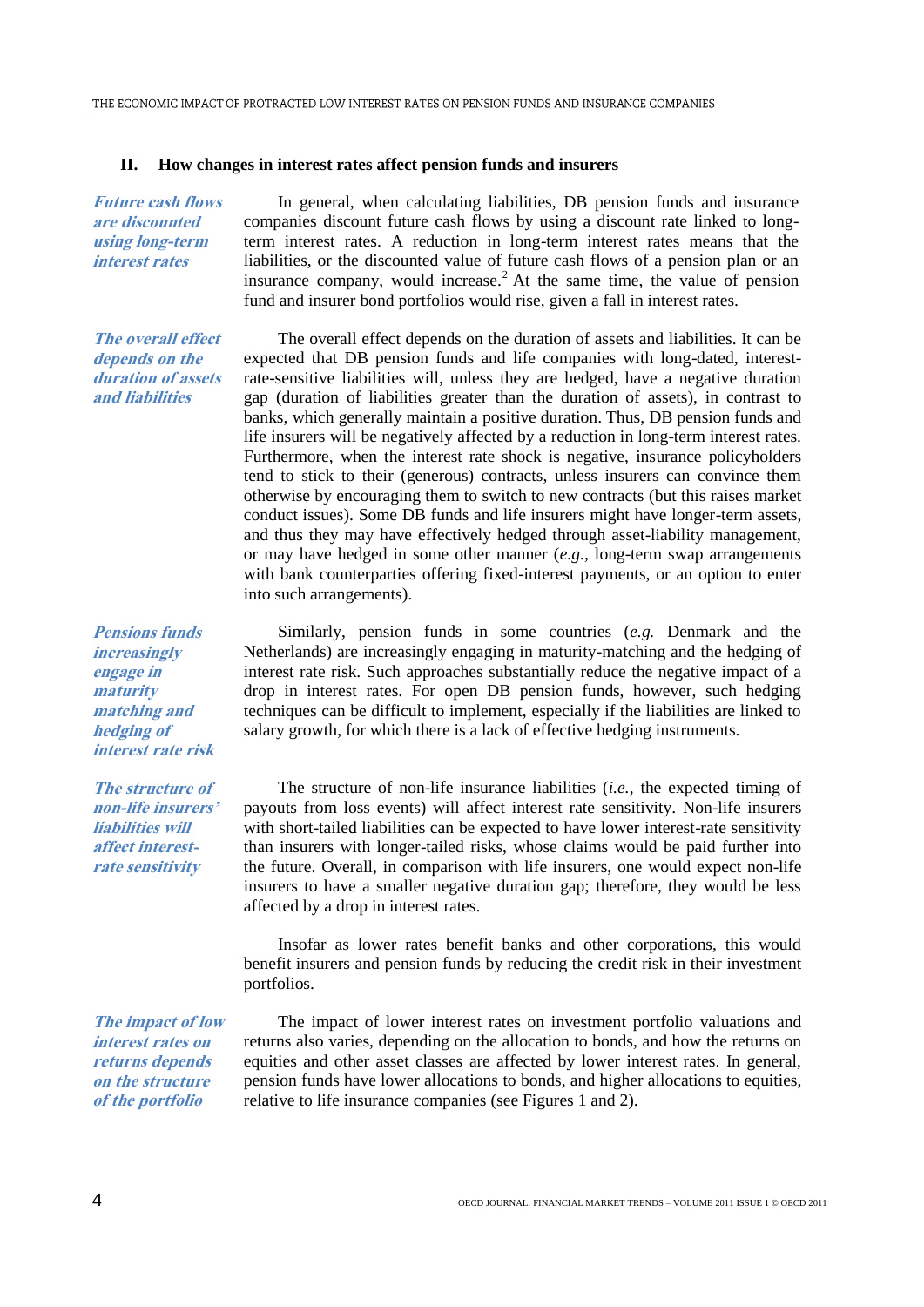

Figure 1. **Equity allocation among pension funds and life insurance companies**

As percentage of total assets, 2009

*Source*: OECD Global Pension and Insurance Statistics.



As percentage of total assets, 2009



*Source*: OECD Global Pension and Insurance Statistics.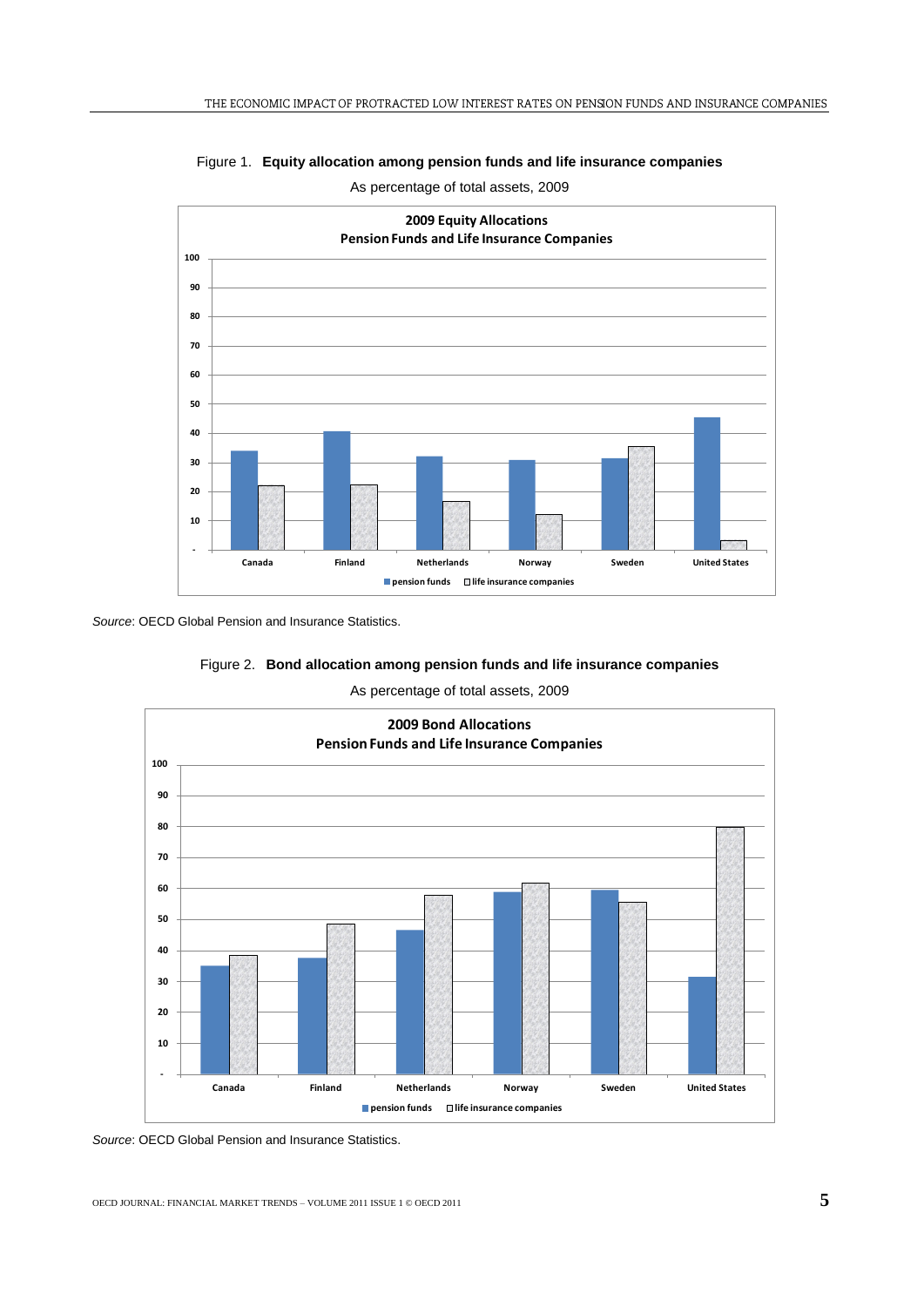**DC pension funds will experience valuation gains**

DC pension funds, to the extent they offer no guarantees regarding returns or benefits, will experience gains in their bond holdings from the drop in interest rates, the size of which will again depend on the duration of their assets and the slope of the yield curve. Hence, DC pension funds will, in general, see a temporary improvement in investment performance. For DC pension fund investors close to retirement, however, the gain in asset value is likely to be offset by the lower annuity values they will get as a result of lower interest rates.

# **III. Impact of protracted low interest rates on life and non-life insurance companies**

The question addressed in this section is what might be the overall impact on the insurance sector of a prolonged period of low interest rates. A scenario of protracted low interest rates is one whereby interest rates stay at (relatively) low levels for prolonged periods of time. At the outset, it should be noted that it is hard, if not impossible, to generalise about the insurance sector as a whole, as individual companies have different mixes of assets and liabilities, and operate in different environments, so that the implications of protracted low interest rates would differ from company to company. That said, a distinction can be made between the life and non-life insurance sectors, with adverse effects more likely to arise for life as compared to non-life insurance companies.

# *1. Implications for life and non-life insurance companies*

The need to distinguish between life and non-life insurance companies arises because the structure of assets and liabilities of these two sectors typically differs. Many non-life insurance contracts are rather short-term, extending over one year (although they are typically tacitly renewed), with payouts for shorttailed risks expected to be paid in the short to medium term.

By contrast, life insurance companies have more long-term liabilities, which could stretch even over several decades. Additionally, they have made explicit return guarantees, such as guaranteed interest-rate returns, guaranteed minimum income (annuity) streams, or other guarantees that could be difficult to fulfil in an environment of protracted low interest rates on government bonds and stagnating or deteriorating capital-market valuations.

As a result of these differences, the duration of liabilities of life versus nonlife insurance companies differs. The (average) duration of liabilities is relevant, as the asset choices of many financial firms are driven by asset-liability management considerations, in particular by attempts to limit the mismatch between assets and liabilities. As a consequence of the structure of their liabilities, life insurance companies tend to invest in longer-duration assets than non-life insurance companies, although there are exceptions to this general observation for particular companies.

Some life insurers implement hedging strategies based on derivatives, such as swaps and options that allow them "to lock in" higher interest rates . However, such strategies also pose risks, given that any lengthening of the time horizon required for the hedging strategy tends to increase the counterparty risk involved. $3$ 

**Life insurance companies have more long-term liabilities**

**Consequently, the duration of liabilities of life and non-life insurance companies differ**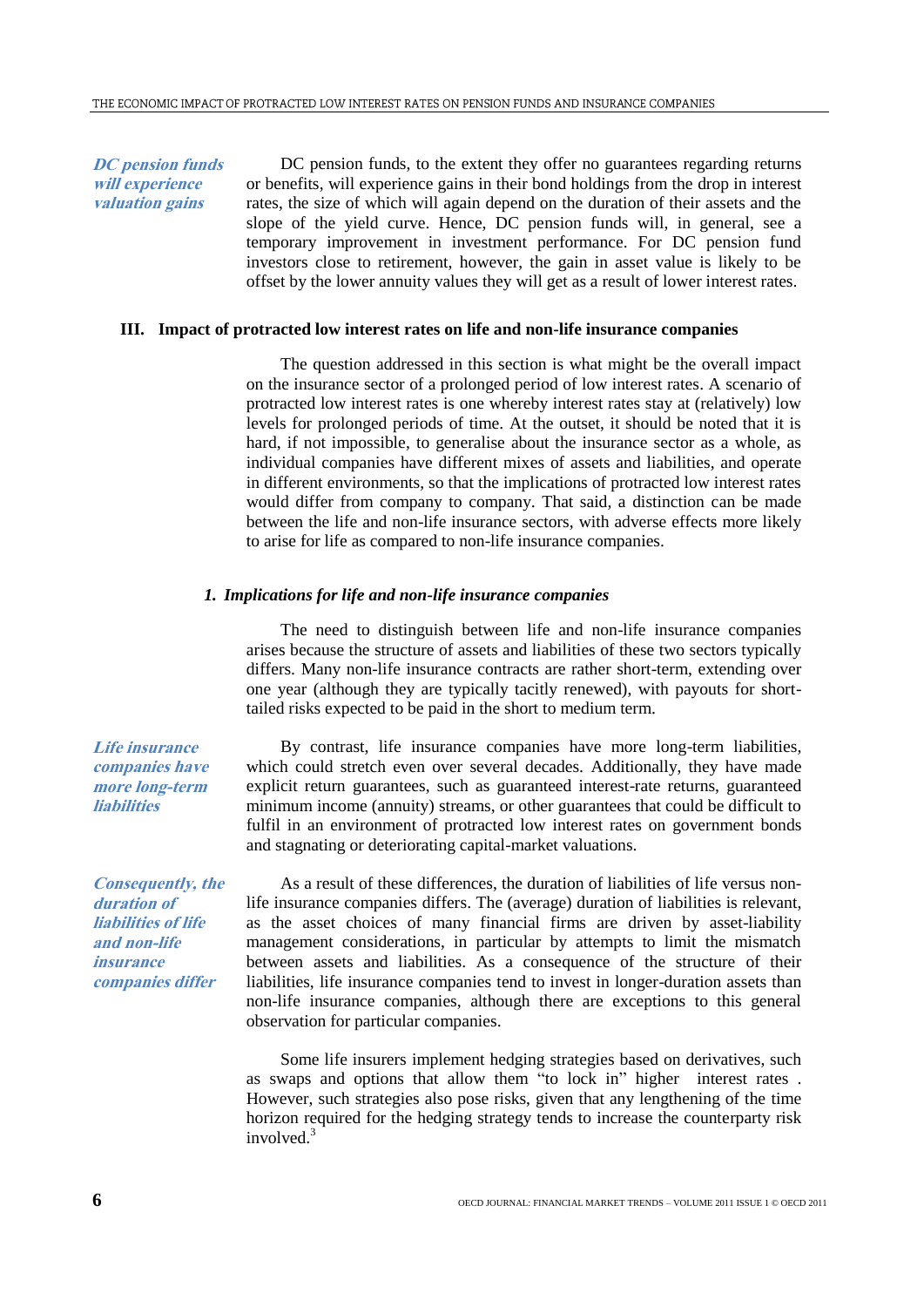**A period of low interest rates raises assetmanagement challenges when the duration of liabilities exceeds that of assets**

**Challenges arise where insurance companies have made explicit return guarantees**

As a general rule, where the duration of liabilities exceeds those of assets, a period of low interest rates poses challenges for asset-liability management in that current lower-yielding assets are expected to meet the return assumptions made in the past. Interest income falls as coupon payments from fixed-income instruments and the principal from maturing debt must be rolled over into loweryielding debt. The extent of this reinvestment risk depends on the extent of the mismatch between the duration of the insurer's liabilities (its effective investment horizon) and the duration of the insurer's assets.

Obviously, the increase in government bond spreads for some lower-rated European issuers may provide some offset, as they promise higher nominal returns, but this offset comes at the price of increased credit risk. The same argument applies to using corporate bonds or any other portfolio reallocation that involves moving out on the credit curve.

An important challenge arises when insurance companies have made explicit return guarantees or provided embedded options to their policyholders. Such embedded options include guaranteed floors in unit-linked contracts and options for renewing contracts at guaranteed interest rates, which may become more "in-the-money" as time progresses and interest rates stay low.

Many insurers have adjusted the pricing of variable annuities and/or their specific features so as to reduce their exposure to rising hedging costs. Such retrenching means that life insurers could de-emphasise the strategic importance of one potentially lucrative business activity segment, which is to make increasingly elaborate minimum-return promises to ease Baby Boomers' concerns about the adequacy of their retirement income (given that life expectations are expanding and traditional defined-benefit pensions are on the decline). These changes will likely be reflected in insurance companies' balance sheets and profit-loss statements only gradually, however.

**Important consideration: the contribution of investment income to overall profitability**

A significant consideration regarding the impact of protracted low interest rates relates to the contribution of investment income to overall profitability. When the portfolio allocation to bonds is high and profitability is driven by interest income, lower interest income is likely to mean reduced profitability . Therefore, profitability would then depend (to a larger extent than before) on underwriting, premium income, claims experience, and lapse rates. In other words, insurance companies will have to place a sharper focus on their core business activities.

The outlook for this core insurance business is overshadowed, however, by the likely macroeconomic developments, although there are considerable differences in this respect from one market to another, reflecting both the economic outlook and some specific insurance-sector characteristics. A protracted low interest rate environment lasting more than three or four years is usually associated with low growth or recession. To the extent that low interest rates coincide with a period of low growth, there are likely to be additional negative effects on insurers insofar as premium growth is linked to economic growth.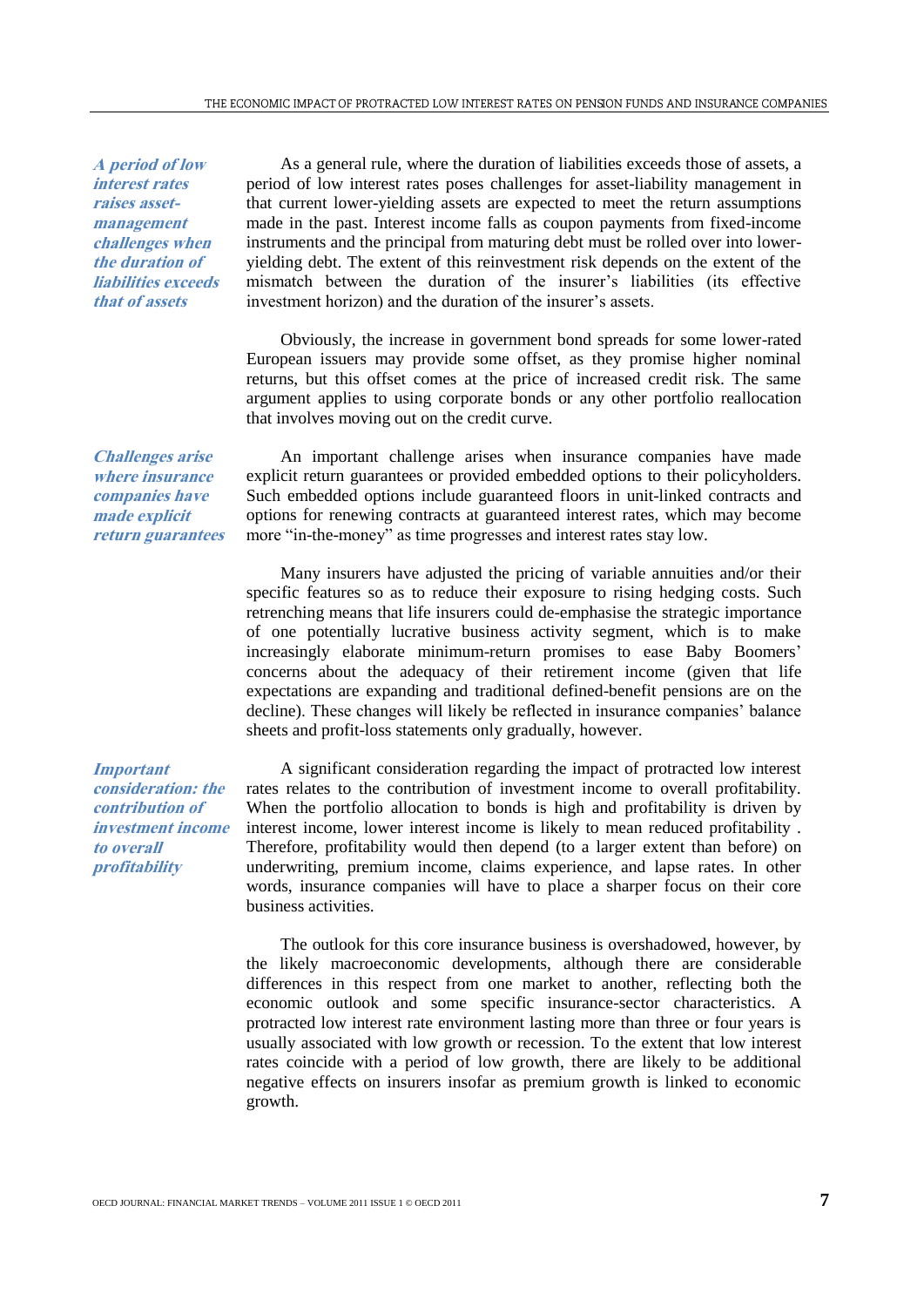The ratings agencies would expect earnings to come under pressure in several insurance sectors. That said, the (average) ratings outlook for the insurance sector as a whole seems to have stabilised after a period in which rating downgrades significantly outnumbered upgrades.

**Accounting rules may delay recognition of lower interest rates' impact on insurance liabilities**

Accounting rules may delay or even preclude recognition of the impact of lower interest rates on insurance-contract liabilities. The current IFRS allows insurers to follow local GAAP, which may, in some jurisdictions, permit the discounting of insurance liabilities based on the rates prevailing when the policies were first issued, or using the returns on the assets backing the contract liabilities. Thus, there may be a delayed or progressive recognition of the interest rate shock. However, any interest rate shock would have an immediate effect on investment contracts and any other financial liabilities of the insurer (*i.e.*, any liabilities classified as financial instruments). The new IFRS draft on insurance contract exposure, published in July 2010, proposes a new model for the valuation of insurance liabilities, which gives more weight to current market rates. Expected to be effective by  $2013<sup>4</sup>$ , the new IFRS is thought to be of great importance as it will increase the sensitivity of insurance-company liabilities to interest rates.

## *2. The risk of "gambling for redemption"*

**Particularly disturbing is the risk of "gambling for redemption"**

There is a particularly disturbing risk associated with sustained periods of low interest rates, which has long been recognized: the risk of "gambling for redemption". For example, the BIS Annual Report had already noted in 2004 the following: "*However, a more disturbing effect of the lower bond yields is that they may have induced a growing appetite for risk. In the case of insurance companies, with contractual obligations to pay high rates of return on their liabilities, such behaviour became almost a matter of survival. .... After a period of declining interest rates, the guaranteed rates started to exceed the yields available on highly rated government bonds. The resulting funding gap led such institutions to invest in higher-yielding, higher-risk instruments. Even in those countries with no guaranteed rates, changes in the value of liabilities tended to lead to risk-seeking behaviour*."

It cannot be excluded that some life-insurance companies might face this temptation to shift portfolio allocations. In particular, when the nominal yields of lower- rated government bonds are higher than those of higher-rated European sovereigns, no additional capital buffers would have to be mobilised. Even Solvency  $II$  – which in general requires capital charges to be risk-based - would not require insurers to hold more capital to offset the higher risk exposure, as it does not distinguish between different EU governments in terms of capital requirements.

**However, it is difficult to identify clear cut evidence of this activity**

Clear-cut systematic evidence that "gambling for redemption" is a significant factor in insurance company asset allocations is difficult to identify. For example, a recent Banque de France study,<sup>5</sup> looking at detailed statements of more than 150 insurance companies in France, concluded that these entities portfolios' have recently exhibited a significant shift toward long-term debt to the detriment of equity investments. This development is not clear evidence of a move out on the risk curve. Unless the long-term debt securities are of lower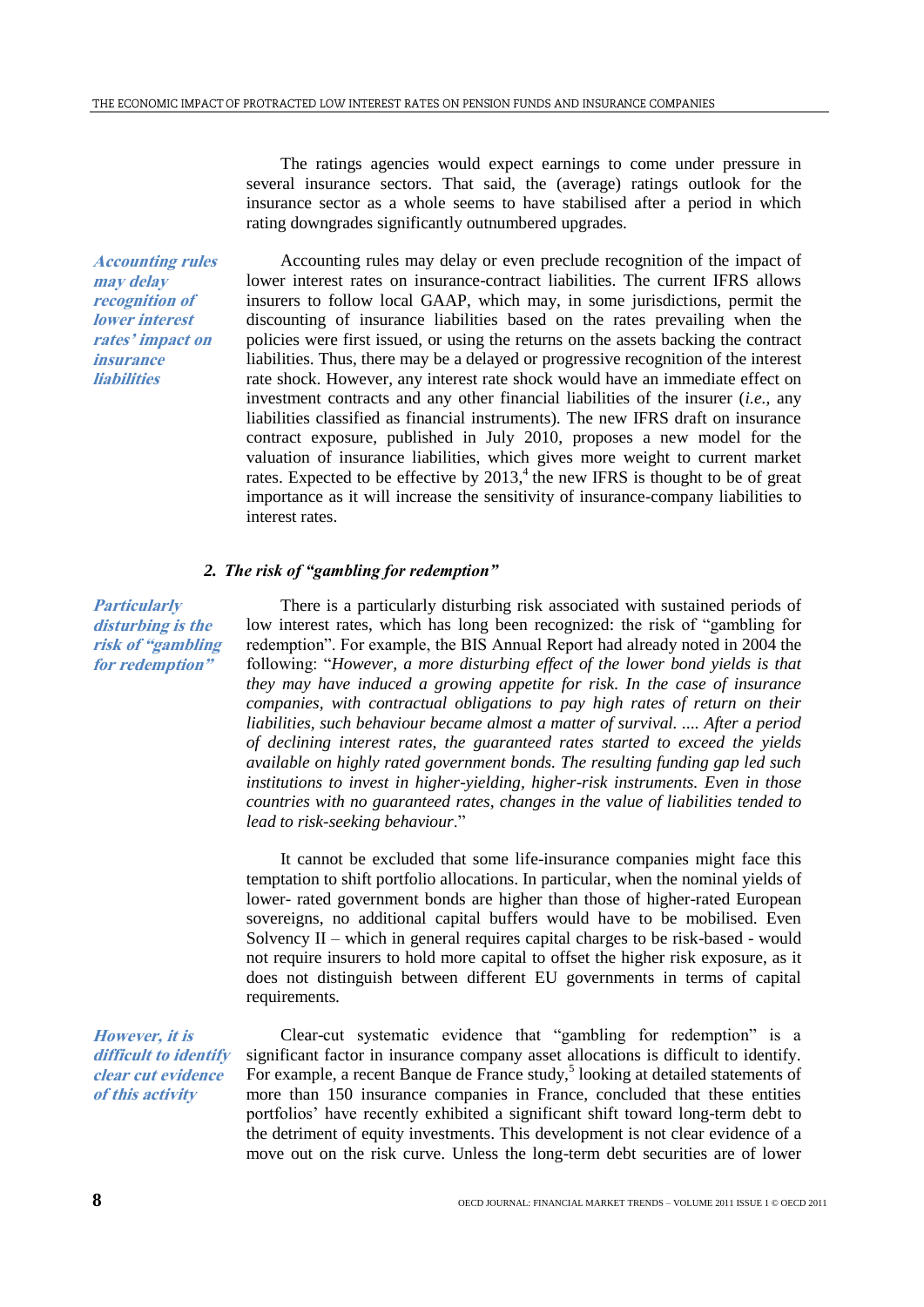credit quality (including increased amounts of lower-rated European government debt), this evidence is not indicative of a shift towards riskier assets (*i.e*., gambling for redemption. A recent BIS study<sup>6</sup>, which drew on meetings with insurers and pension funds, also failed to identify an industry-wide movement toward higher risk asset classes.

# **IV. The impact of protracted low interest rates on pension funds**

**The impact depends on the type of pension plan**

The impact of a low-interest-rate environment on pension funds depends first of all on the type of pension plan, that is, whether it is a defined-benefit (DB) or defined-contribution (DC) plan, or a mix of the two. In general, regardless of the plan, investment performance and funding ratios are likely to suffer.<sup>7</sup>

The liabilities of a DB plan are equal to the discounted value of the promised cash flows. If the discount rate is based on long-term interest rates, a protracted low-interest-rate environment implies a higher ongoing level of liabilities. The impact of protracted low interest rates on DB pension funds is largest when future benefits are fixed, which is the case for some pension funds offering a guaranteed return on pension fund contributions that is not linked to salaries or inflation. Also, the longer the duration of the liabilities, the greater

# *1. Defined Benefit (DB) pension funds*

the impact.

**The liabilities of a DB plan equal the discounted value of the stream of future cash flows promised**

**The situation is different for pension funds that offer benefits linked to salaries or inflation**

The situation is different for pension funds that offer benefits linked to salaries or inflation. To the extent that protracted low interest rates anticipate future economic conditions characterised by low growth, low inflation (in both prices and salaries) and low returns on investment, future pension benefits may also be lower. However, protracted low interest rates combined with lower inflation would also reduce wages and thus future benefits to be paid. Consequently, the impact of protracted low interest rates when benefits are not fixed would be reduced over time.<sup>8</sup>

Wage adjustments could be sluggish since long-term term interest rates may reflect global economic conditions, while wage conditions depend more on domestic factors. Furthermore, protracted low interest rates may be driven by temporary factors (special interventions by the monetary authorities, excess demand for bonds) and not necessarily reflect a lower growth and lower inflation environment. Hence, the adjustment in cash flows need not necessarily occur, or at least it is unlikely to fully offset the impact of protracted low interest rates. In such circumstances, low nominal interest rates will translate into very low or even negative real interest rates, which could create major funding pressures on DB plans offering benefits linked to salaries or inflation.

**The actual impact of low interest rates on reported DB funding ratios depends on the** 

The actual impact of low interest rates on reported DB funding ratios will also depend on the valuation method used. Defined-benefit plans can have several different funding levels, depending on the purpose: for financial reporting purposes; for regulation (to be used by supervisors in determining minimum required contributions, the regulatory solvency funding level); for tax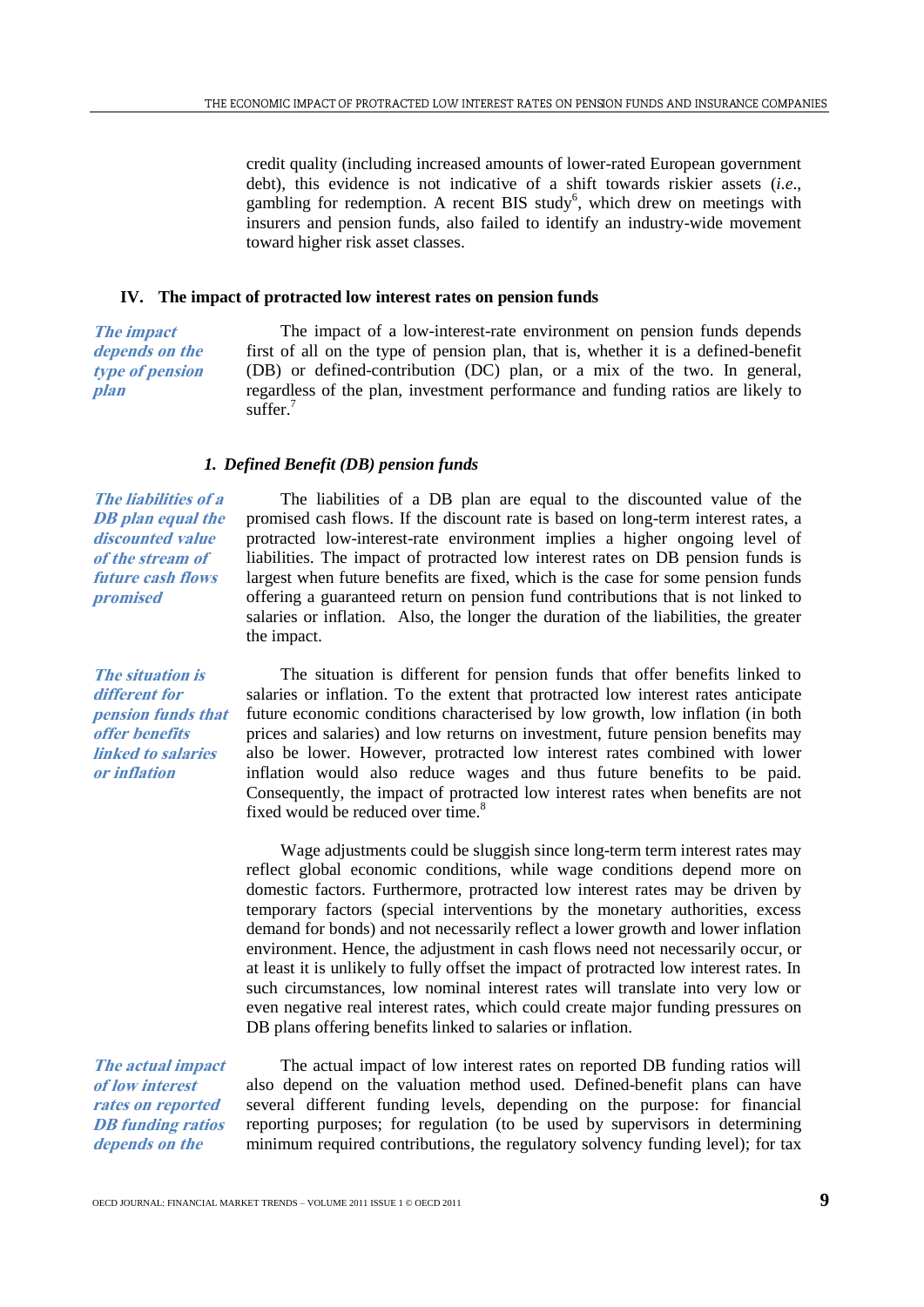**valuation method used** reporting; and for termination purposes (to be used upon plan closing or the buyout of accrued benefits with an insurance company. The reason that the funding level would differ for each of these purposes is that the requirements for each tend to be different. For example, the discount rate and other assumptions, the actuarial funding method for valuing liabilities, as well as whether the assets are priced at market value or using some other measurement could be different for each of these distinct purposes.

> Two key questions to determine the effect of a protracted low-interest rate environment on a defined-benefit plan's liabilities are the following:

- To what extent are the plan's future promised cash flows dependent on future wages, inflation and bond yields, and to what extent are these variables (future wages, inflation and bond yields) already reflected in the expected future cash flows used to value the plan's liabilities? All else being equal, lower expected future cash flows means lower liability for a defined-benefit plan.
- Once the expected future cash flows of a plan have been determined, they need to be discounted to the valuation date using a specific discount rate. To what extent is that discount rate based on prevailing bond yields? All else being equal, a lower discount rate means higher liability for a defined-benefit plan.

In some countries, the level of liabilities used to determine minimum required contributions (the regulatory solvency level) is calculated as if the pension fund were to be terminated as of the valuation date. Therefore, the cash flows would be fixed based on salaries and indexation as of the valuation date; hence, the impact of protracted lower interest rates would be quite large (as there would be no downward adjustment to future expected cash flows due to lower wage growth and inflation expectations).

Some countries set regulatory solvency levels for liabilities and minimum required contributions based on a fixed discount rate not explicitly linked to actual bond yields; as such, the effect of a drop in bond yields would not be immediately felt. Certain other countries, such Japan and the United States, also apply smoothing mechanisms to market rates when calculating the discount rate to be used in pension valuations. Canada also recently revised its measure for determining funding ratios. Effective January 1, 2011, the solvency ratio for federally regulated plans is being calculated using a three-year average. In general, such smoothing measures would tend to limit or at least delay the effects of a low-interest rate environment on reported funding values.

For accounting purposes, methodologies are much more consistent across countries than is the case for regulatory solvency purposes. For accounting, discount rates tend to reflect actual bond yields, while future salary growth is included in benefit estimations. The assumptions used for inflation and future salary growth are, however, usually adjusted only gradually. A lower discount rate would increase liabilities and charges to plan sponsors' profit-loss statements, but to the extent that inflation and salary growth expectations are adjusted downward over time, the impact of protracted lower interest rates

**solvency purposes**

**Regulatory** 

**Accounting purposes**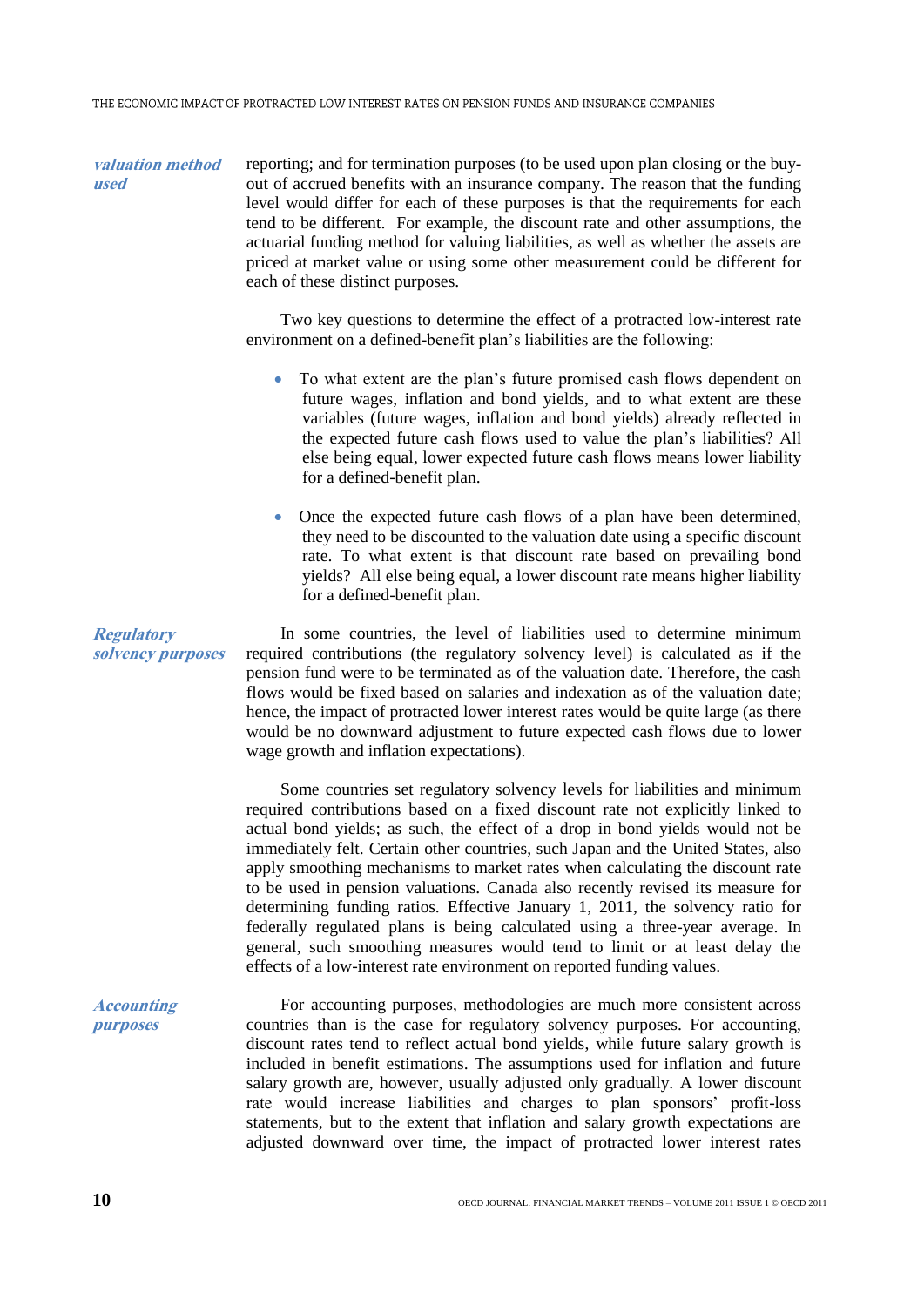would be reduced due to lower expected future benefits. In practice, the anticipated inflation and salary levels used by pension funds are not adjusted often. Small pension funds and annuity providers, for instance, may not have the resources to have a full actuarial model and to change the cash flows assumptions regularly. Instead, they would use their central bank's long-term inflation target to calculate liability levels (for example, the recent European Central Bank inflation target of 2%) and adjust their assumptions only when the central bank revises inflation expectations.

It should be noted that in a low-interest-rate environment, cash flows due to be paid far into the future by a pension fund are more heavily weighted in determining liabilities, contributions and costs. This means that, all else being equal, increases in longevity will be more heavily felt in a low-interest-rate environment, as compared to a higher or more "normal" interest rate environment.

Protracted low interest rates may also affect the asset side of pension funds' balance sheets. To the extent that protracted low interest rates reflect lower economic growth, and thus lower profits, returns on different asset classes, and therefore on portfolio investment, could also be lower.

# *2. Defined-contribution plans*

**To the extent that protracted low interest rates reduce returns on investments, pension plan assets will be directly affected**

**Two main concerns**

**Increases in longevity will be more heavily felt in low- interestrate environments**

> Defined contribution plan assets will also be directly affected by a period of protracted low interest rates. The aggregate size of the effect will depend on the fund's investment strategy and the extent to which the equity part of the portfolio also suffers from a low-interest-rate environment. Over the long-term, lower investment returns will translate into lower benefits, unless employees and employers contribute more to these plans in order to attain the same level of retirement benefits that would have been achieved in a more "normal" interest rate environment, or take on more risk in their investment portfolios. Furthermore, low interest rates are likely to lead to higher annuitisation costs, making it more expensive for members to transform their defined-contribution savings into annuity benefits.

> If the defined-contribution plan contains a minimum-return guarantee (in effect, a cash-balance approach), then depending on the rate at which the guarantee is activated and the level of interest rates, this may raise the cost of providing the guarantee.

# *3. Implications for financial stability*

From a financial stability perspective, the two main concerns regarding pension fund operations are the following:

**Intensification of the search for yield** First, pension funds, particularly defined-benefit (DB) ones, may intensify their search for yield, buying higher-risk products, including some that may have limited liquidity and transparency. In their drive for profitable investment opportunities, they may intensify asset price bubbles, causing severe dislocations in investment flows and asset prices. The herd-like behaviour often observed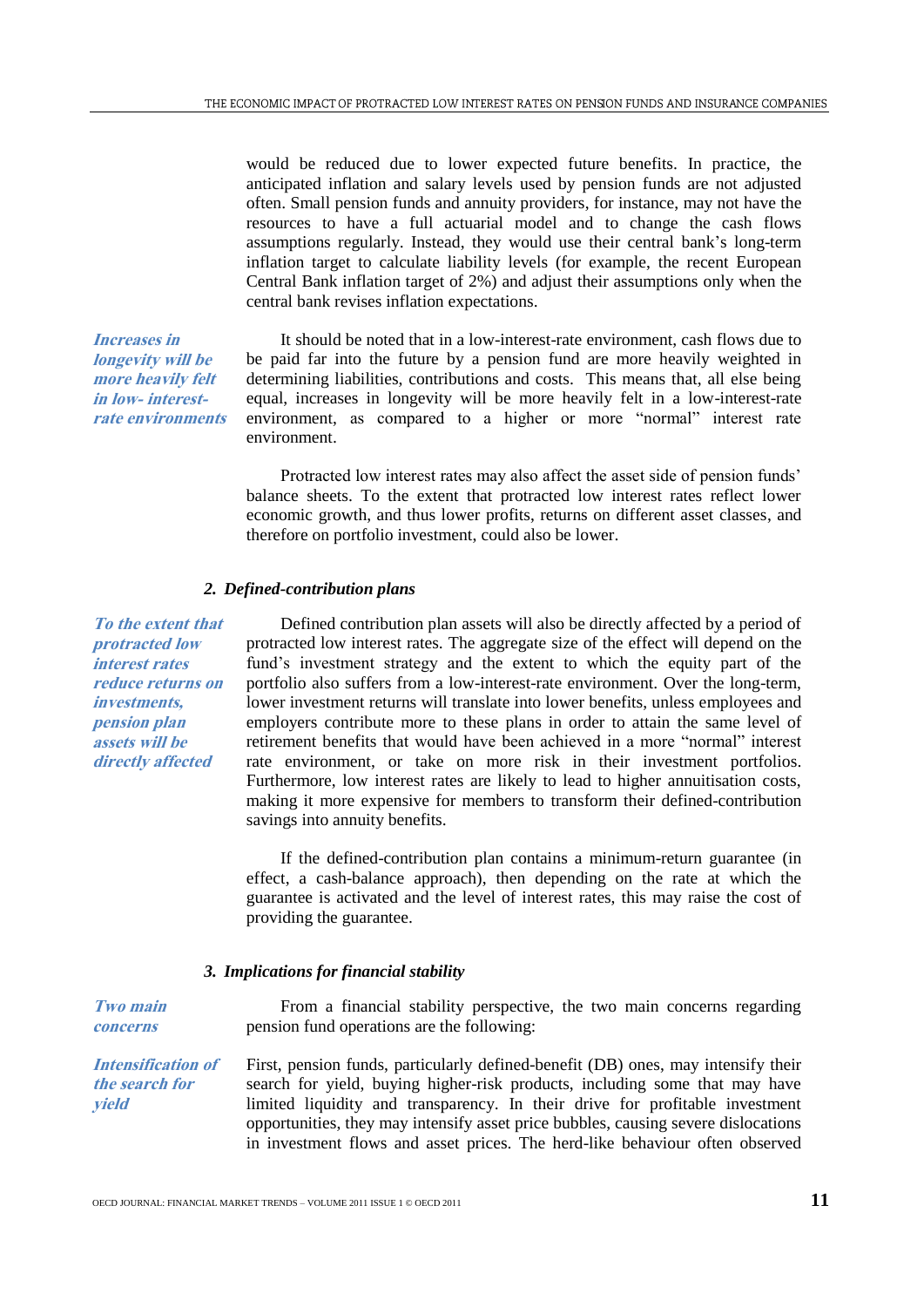among pension funds may further exacerbate this problem. There is some evidence that such a trend is well under way, with a continuing and growing appetite for alternative investments (hedge funds, private equity and commodities), as well as emerging-market bonds and emerging-market equities. Such a trend has even been observed among the generally more conservative pension funds of countries such as Denmark and the Netherlands (see Table 1 and Figure 3). Actual allocations to hedge funds and private equity have increased in recent years in other countries, such as Ireland (from 0.8% in 2005 to 2.4% in 2008) and Switzerland (from 2.8% in 2005 to 4.3% in 2008), though part of the increase is due to valuation effects.

|  | Table 1. Asset allocation of select pension funds |
|--|---------------------------------------------------|
|--|---------------------------------------------------|

|                    | ABP   | <b>PFZW</b> | <b>PFA</b> | Metaal<br>Bedrijven |
|--------------------|-------|-------------|------------|---------------------|
| <b>Equities</b>    | 33.1% | 31.7%       | 8.6%       | 23.5%               |
| <b>Bonds</b>       | 40.3  | 29.9        | 84.3       | 54.7                |
| Real estate        | 9.4   | 14.5        | 5.0        | 8.2                 |
| Hedge funds and PE | 9.9   | 7.4         | 2.1        | 12.3                |
| Commodities        | 2.9   | 6.3         | 0.0        | 0.4                 |
| Cash and deposits  | 0.7   | 4.1         | 0.0        | 0.0                 |
| Other              | 3.7   | 6.2         | 0.0        | 0.9                 |

*Source*: OECD Pension Markets in Focus, 2010.

#### Figure 3. **Dutch pension funds' reallocation into alternative investments**

Net cash flow into real estate, commodities, hedge funds and private equity as percentage of total assets under management at the beginning of the year



*Source*: OECD Global Pension Statistics.

**A diminished appetite for more traditional equity risk**

This trend has also coincided with a diminished appetite for more traditional equity risk in some countries, which stems partly from the experience of two market shocks in the same decade, as well as changes in accounting practices. As shown in Figure 4, pension funds' equity allocations were reduced prior to the 2008 crisis in various countries, such as the United Kingdom and the United States. In particular, DB pension funds in the United States reduced their equity portfolios by 14% (before valuation effects) in 2008, relative to their equity holdings at the end of 2007, and by 17% in 2009 (relative to their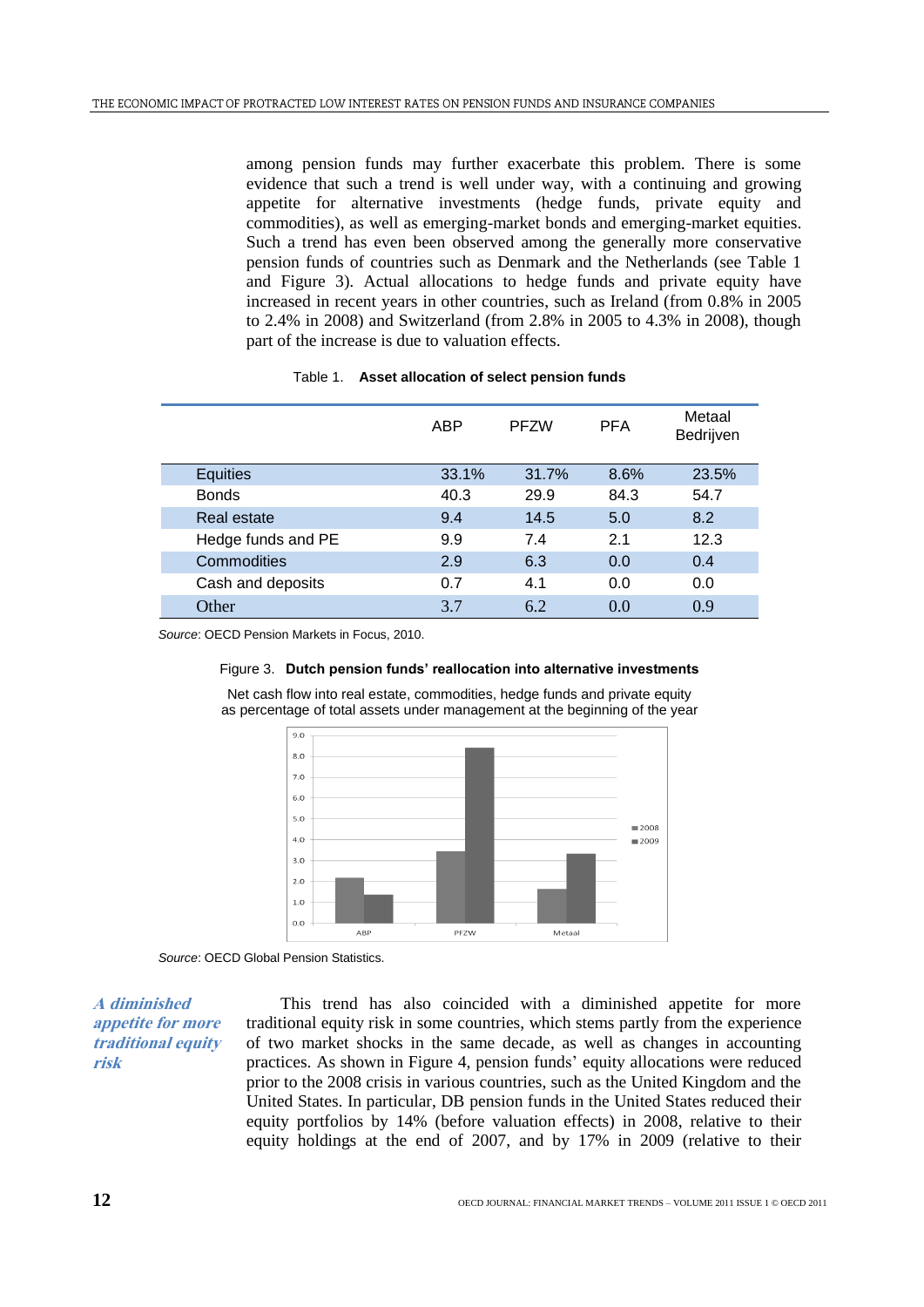holdings at the end of 2008). However, the positive return to equities in 2009 meant that the actual allocation to this asset class at market prices increased in 2009 relative to 2008. On the other hand, in some countries such as Turkey, decreased expectations for bond performance has led to a slight shift towards equities and time deposits.





As percentage of total assets

*Source*: OECD Global Pension Statistics.

**Pension funds may seek to hedge interest- rate risk by increasing bond allocations and portfolio duration and via derivative transactions**

Second, pension funds may seek to hedge interest-rate risk by increasing their allocation to bonds and by increasing the duration of their investment portfolios, as well as engaging in derivative transactions in a large and coordinated way, creating further downward pressure on bond yields. Such effects are likely to be strongest in countries with quantitative, risk-based funding regulations, such as Denmark and the Netherlands. For example, the use of market prices for calculating pension assets and liabilities (especially the application of spot discount rates) and the implementation of quantitative, riskbased funding requirements appear to have aggravated pro-cyclicality in pension fund investments during the 2008 financial crisis, in certain countries such as Denmark, Finland and the Netherlands. While in Denmark and Finland regulatory changes were made to ward off the massive sale of equities, mortgage bonds and other securities, pension funds in the Netherlands fell into a vicious circle due to their use of the spot swap curve to value liabilities. Their heavy demand for long-term swaps put downward pressure on the long swap rate, which further intensified this demand.<sup>9</sup>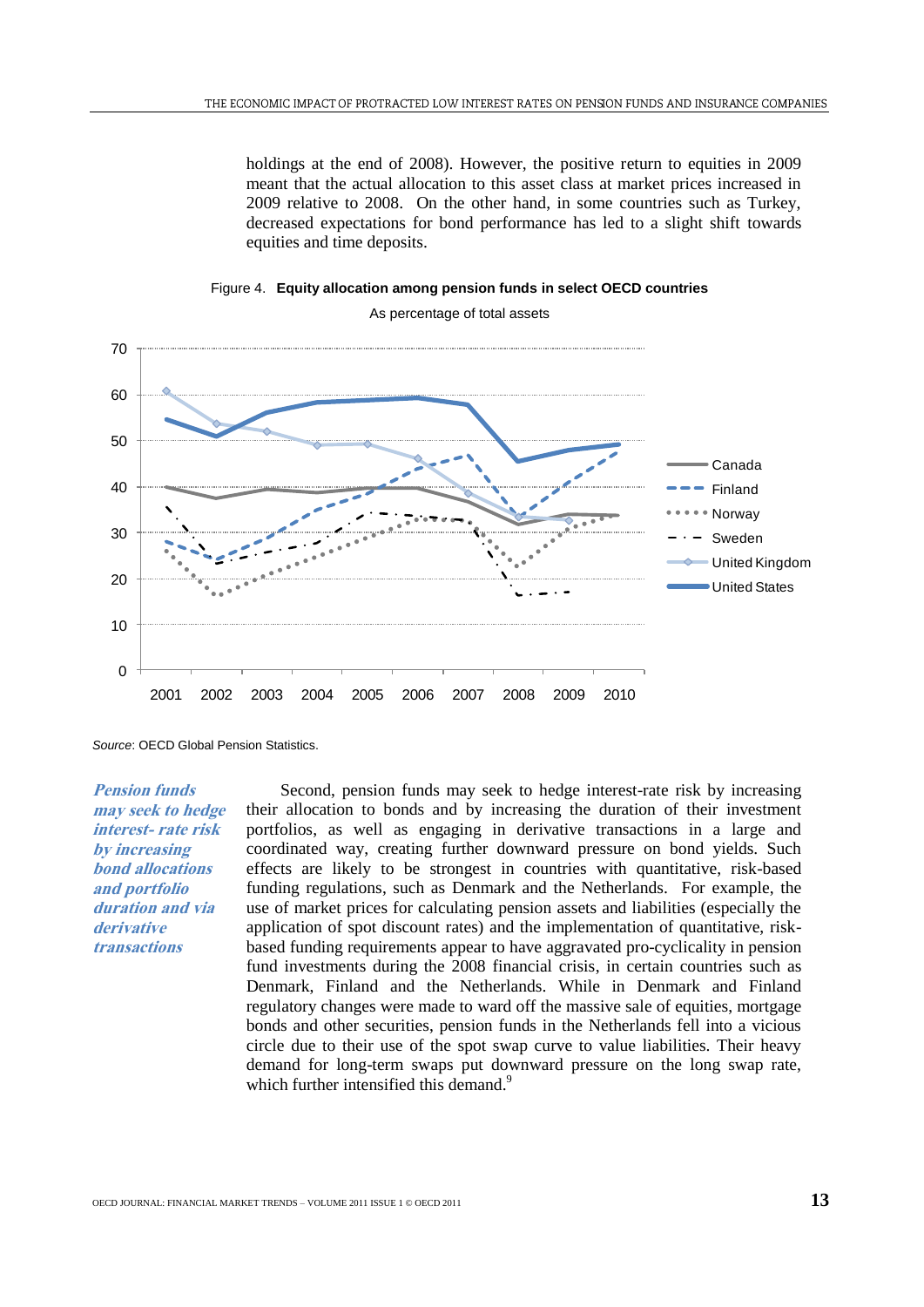# **V. Conclusions**

**Lower interest rates affect pension funds and insurance companies on both the asset and the liability side of their balance sheets**

In conclusion, lower interest rates will impact pension funds and insurance companies on both the asset and the liability side of their balance sheets. While lower interest rates increase the value of fixed-income securities, they increase the liabilities of pension funds and insurance companies, with the extent of the impact depending on: (1) whether future cash flows are fixed; and (2) to what extent benefits to be paid in the future are being adjusted to reflect the new economic environment. Protracted low interest rates reflective of a lower-growth economic environment will reduce the returns on portfolio investments. Thus, lower long-term interest rates could lead to pressure to adjust pension promises or guarantees downwards, or to adjust contributions and premiums upwards in order to pay for the pension and insurance promises that become more expensive to provide in a protracted low-interest-rate environment.

**Protracted low interest rates affect investment opportunities**

Protracted low interest rates will have an effect on the investment opportunities of insurance companies, and the level of this effect will depend on the structure of the entity's liabilities and assets. Those insurers with guaranteed payouts to be made far into the future, but holding a portfolio of assets largely comprised of short- to medium-term fixed-income securities, will be more affected by reinvestment risk than insurers with a better duration match between assets and liabilities. In this regard, a distinction naturally arises between life and non-life insurance companies, given the typical difference in the structure and duration of their assets and liabilities.

Other things equal, one would expect a potentially greater impact on life insurance companies, given that the core of their business involves promises that extend over long periods and entail fixed payments or contain embedded options. The need to find adequate fixed-income returns to match these promises may, under a scenario of protracted low interest rates, prompt institutions with particularly high levels of mismatching to significantly alter the risk profile of their investments. While the risks of such a strategy being adopted are nontrivial, it is difficult upon casual inspection to identify specific examples.

**The "search for yield" may have an impact on financial stability**

A "search for yield" without due consideration of risk raises concerns from both a prudential and a financial stability perspective. The temptation to resort to such practises is likely to be particularly pronounced in the case of DB pension funds and those offering return guarantees, although in some countries pension funds are, or will soon be, subject to solvency regulations similar to those of insurers that penalize risky investments. One specific concern is that interest-risk hedging activities could put further downward pressure on bond yields, thus further worsening the situation of pension funds and life insurers.

**Need for closer monitoring of life insurers and pension funds**

Overall, a protracted period of low interest rates calls for proactive regulatory initiatives, and greater supervisory scrutiny in the form of regular monitoring by pension and insurance supervisors. Such monitoring should include stress tests that reflect the impact of protracted low interest rates.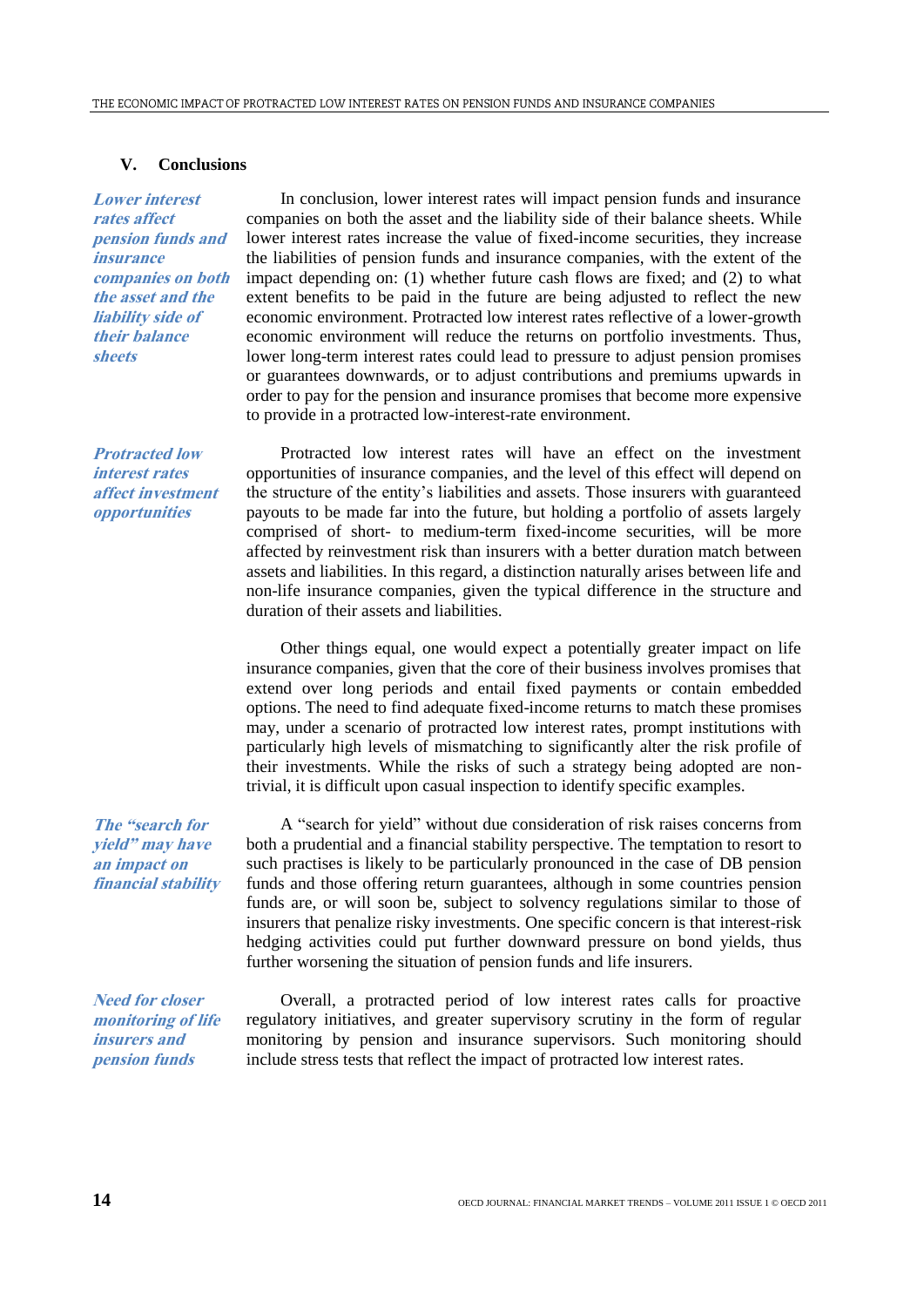## *Notes*

- 1. See Kablau and Wedow (2011).
- 2. For example, for a typical defined-benefit pension plan, a 100 basis point drop in long-term bond yields could mean, all else being equal, an immediate increase of liabilities in the order of 20%.
- 3. Schich (2008) draws attention to the fact that financial institutions offering long-term annuities at fixed rates may face considerable counterparty credit risk when trying to hedge long-term interest rate risk. The collapse of Lehman Brothers was an example of the materialisation of that type of risk, as that entity had been counterparty to interest rate swaps.
- 4. IFRS (2010).
- 5. Lekehal *et al.* (2010).
- 6. BIS (2011).
- 7. The risks associated with a protracted low-interest-rate environment on pension funds were recently discussed in several forums, for example at the International Organisation of Pension Supervisors (IOPS). IOPS members discussed the impact of protracted low interest rates at their November 2010 meeting. They agreed that persistently low interest rates are not only an accounting problem. Their main message was "*the need to adjust expectations to this potential low growth environment*".
- 8. In a world of perfect equilibrium, the impact of protracted low interest rates would be offset by changes in the value of cash flows or liabilities due to downward adjustments on wages and the inflation-linked indexation of benefits.
- 9. Yermo and Severinson (2010).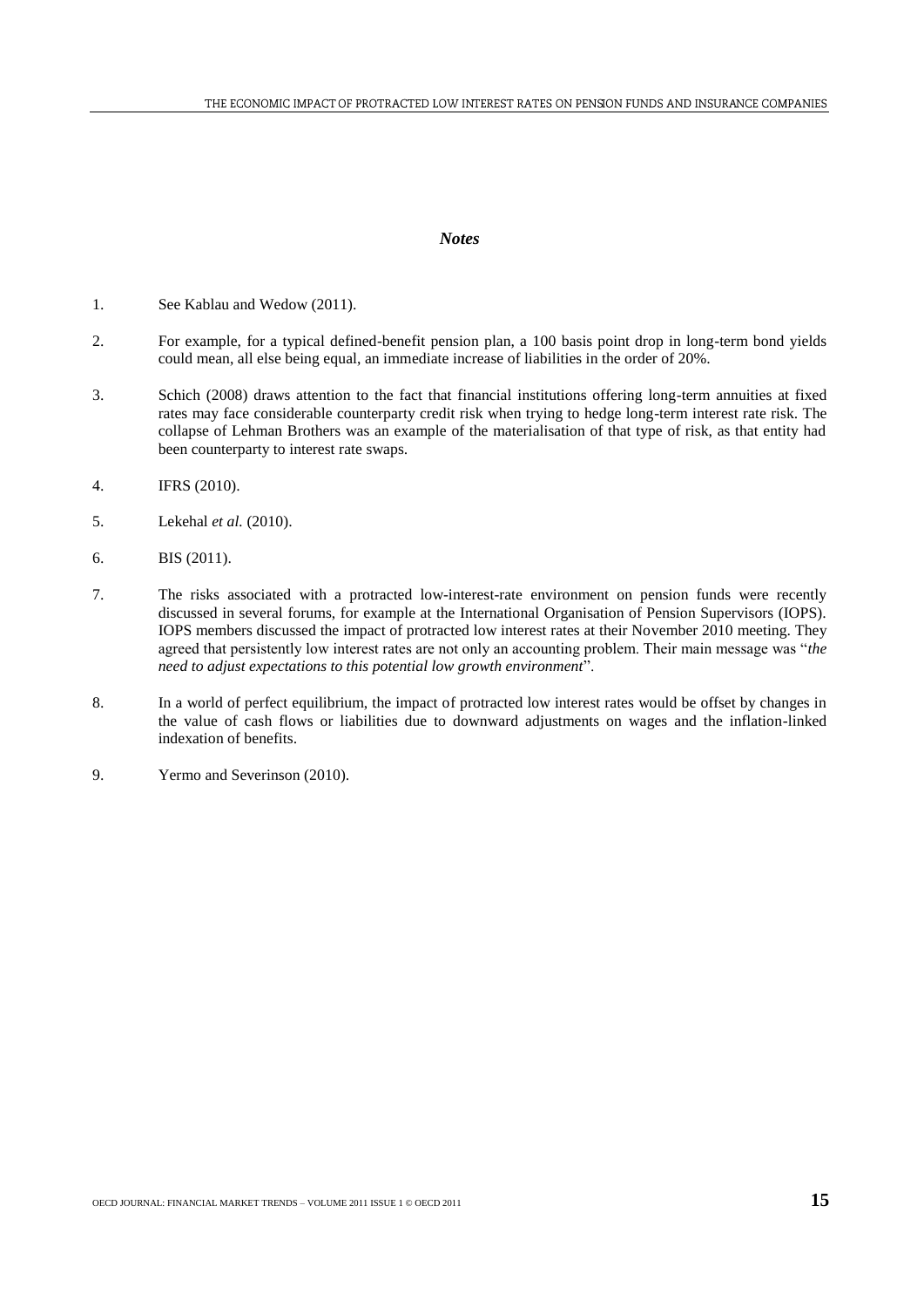# *References*

- BIS Bank for International Settlements (2011), "Fixed Income Strategies of Insurance Companies and Pension Funds", Committee on the Financial System paper No 44, July 2011, available at *[http://www.bis.org/publ/cgfs44.pdf.](http://www.bis.org/publ/cgfs44.pdf)*
- IASB International Accounting Standards Board (2009), *The Discount Rate for Post-Employment Benefit Obligations*", Staff Paper, July, available at *http://www.iasb.org/NR/rdonlyres/PEB0907b5Aobs2aeetvaakkppvcpwplizmjrpitszkmgrttfo.pdf.*
- IASB International Accounting Standards Board (2010), *Insurance Contracts,* Exposure Draft ED/2010/8, IFRS Foundation; available at *http://www.ifrs.org/NR/rdonlyres/508B3E26-4355-46E6-ACCF-248E76AD3457/0/ED\_Insurance\_Contracts\_Standard\_WEB.pdf.*
- Kablau, A. and M. Wedow (2011), "Gauging the Impact of a Low-Interest Rate Environment on German Life Insurers", *Deutsche Bundesbank Discussion Paper Series 2: Banking and Financial Studies*, No. 02/2011, February.
- Lekehal, S., D. Durant, and J. Guérin (2010), Banque de France, Quarterly Selection of Articles No. 16, Winter 2009-2010, pp. 97-115
- Schich, S. (2008), "Challenges for Financial Intermediaries Offering Asset Decumulation Products", *OECD Journal: Financial Market Trends* Vol. 2.
- Yermo, J. and C. Severinson (2010), "The Impact of the Financial Crisis on Defined Benefit Plans and the Need for Counter-Cyclical Funding Regulations", *OECD Working Papers on Finance, Insurance and Private Pensions* No. 3, OECD Publishing. doi: 10.1787/5km91p3jszxw-en.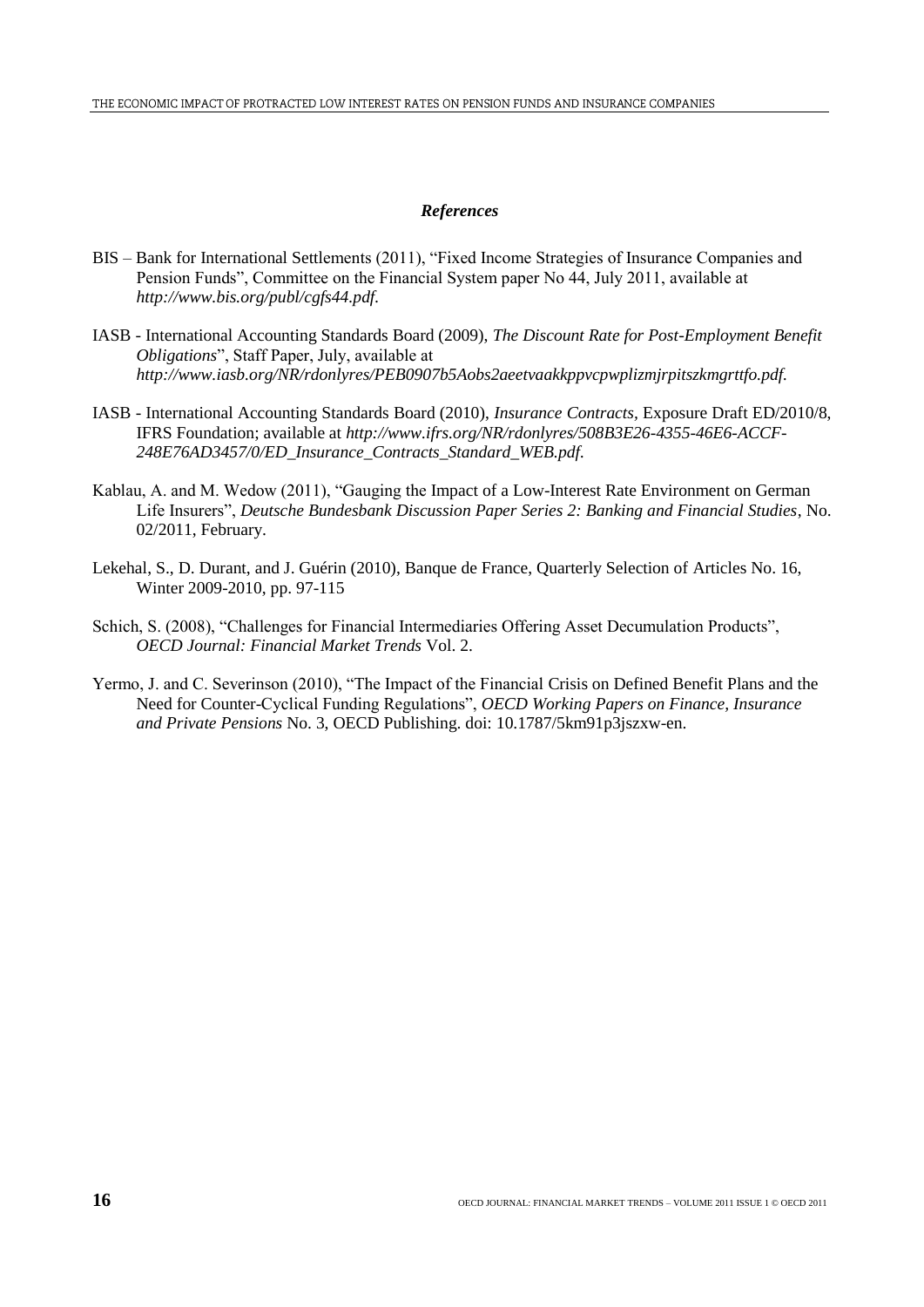# Annex A.

# **Valuation of funding levels for DB pension funds: a comparison of approaches**

The assets, liabilities and funding levels of a DB plan can differ widely, as can its sensitivity to low interest rates, depending on the type of valuation method used and its purpose. Following is a description of the two main types of valuation methods used for accounting purposes and for regulatory solvency purposes.

# *1. Accounting funding levels*

The expected future cash flows, assets, liabilities, and therefore the funding level of a defined benefit plan (at least for those sponsored by exchange-listed companies), tend to be calculated on a standardised basis in a large number of countries due to the prevalence of international accounting standards (the IFRS and US GAAP have similar requirements for the calculation of assets and liabilities in defined-benefit pension plans). The following map shows the global use of IFRS and US GAAP, as well as those countries with convergence plans to IFRS, as of 2008.

#### Figure A.1. **IFRS implementation around the world**

IFRS Implementation Around the World (2008)



*Source:* KPMG (http://us.kpmg.com/jnet/English/Archives/2009/Issue1/Index\_Print.asp).

Under international accounting standards, pension plan assets are required to be measured at their market value. As mentioned above, under a protracted low interest rate scenario, pension plan assets would likely have lower future returns, and this would be reflected in the market value of plan assets over time.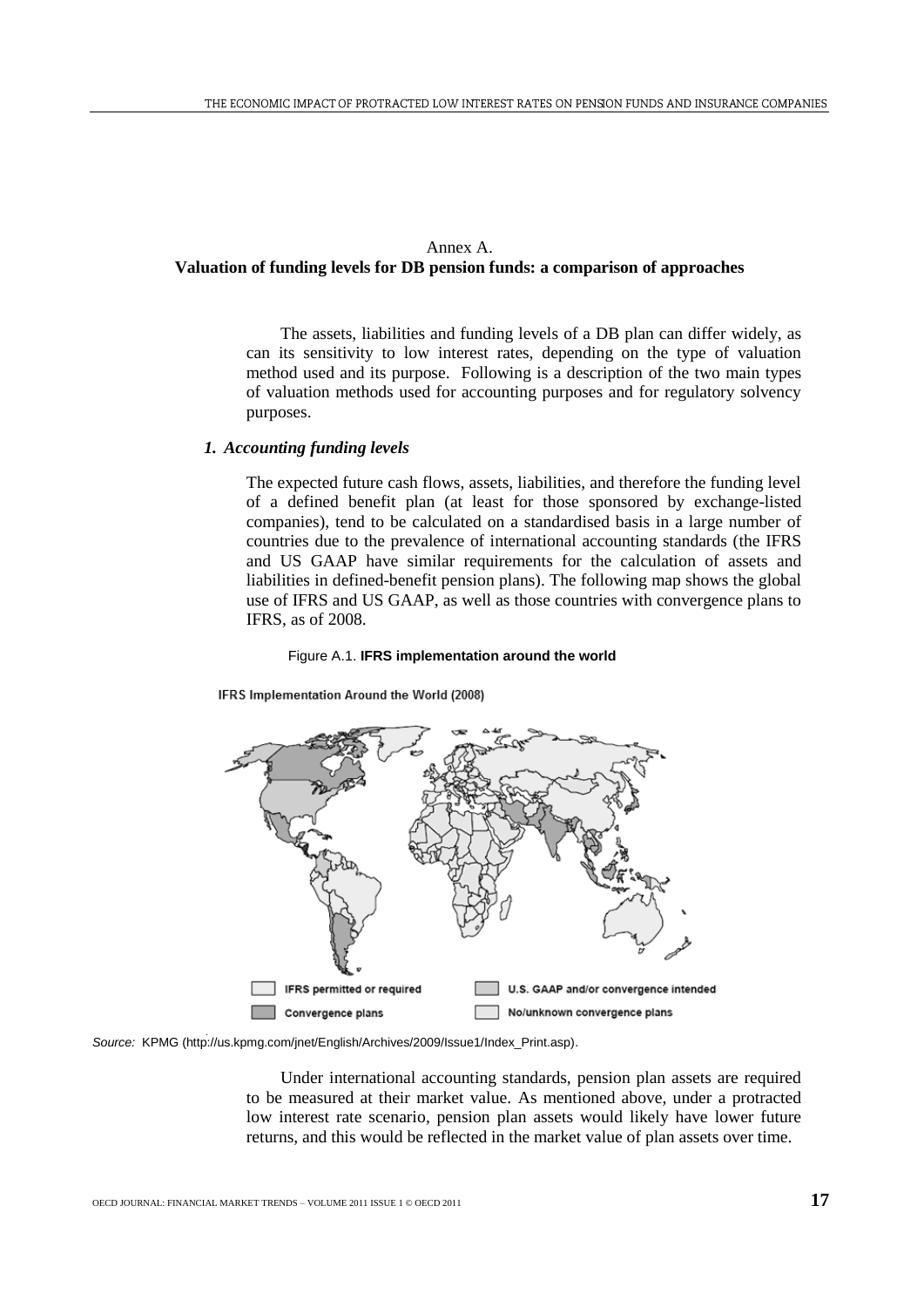International accounting standards require that the expected future cash flows that form the basis of a pension plan's valuation be determined using bestestimate assumptions, including best estimates of future wage growth and inflation. To discount these expected future cash flows, international accounting standards typically require defined-benefit plans to be valued using a discount rate equal to the yield on long-term, high-quality domestic corporate bonds. In countries where there is not a deep market in corporate bonds, the yields on long-term domestic government bonds are typically used. Defined-benefit plans located in Canada, the Euro area, the UK and the USA are typically valued using long-term, high-quality corporate bond yields as these markets are considered deep. Practice is mixed in Japan, Korea, Malaysia, Mexico and Switzerland; for countries other than these, the markets are not typically considered deep, so government bond yields are used.<sup>1</sup>

Changes in bond yields, and hence the discount rate, can have a significant impact on a plan sponsor's balance sheet and profit-loss statement. A 100 basis point drop in bond yields could mean, all else being equal, an immediate increase in liabilities in the order of 20% for the typical defined-benefit plan and an even bigger increase in the annual service cost, which directly affects a company's annual corporate profits.

Prolonged low interest rates could have a significant financial impact on the balance sheet and profit-loss statement of the employer sponsoring the definedbenefit plan. In some countries such as the UK, when calculating liabilities for accounting purposes, it is fairly common to adjust the inflation assumption on an annual basis, based on the yields of index-linked sovereign bonds; therefore, if the yields on such bonds were also to go down, this would offset some of the impact of a decrease in yields. The reason for this is that many plans in certain countries, including the UK, have benefits that increase each year based on wage growth and the increase in inflation. If the assumption as to future inflation expectations were to be adjusted downwards, then these benefits would not be expected to increase as much in the future, and hence the associated liability would be lower. That said, plan sponsors in many countries do not tend to adjust the inflation assumption from year-to-year, but set it equal to their central bank's expectations which do not tend to change often. In such cases, there would be no downward or upward adjustment to the inflation assumption in most years, and as such, the full effect of the bond yield drop would be reflected in the plan's liabilities, and hence in the financial statements. Over time, however, as actual wage and inflation levels decline relative to what is reflected in the financial statements, a lower level of liabilities would correct for the overly high inflation assumption used.

# *2. Regulatory solvency funding levels*

As discussed above, requirements for determining assets, liabilities and funding levels for accounting purposes are quite standardized across many countries. By contrast, the regulatory requirements used to establish statutory minimum contributions for pension funds (based on a determination of assets

l

<sup>1.</sup> IASB (2009); the data presented were provided by the International Actuarial Association.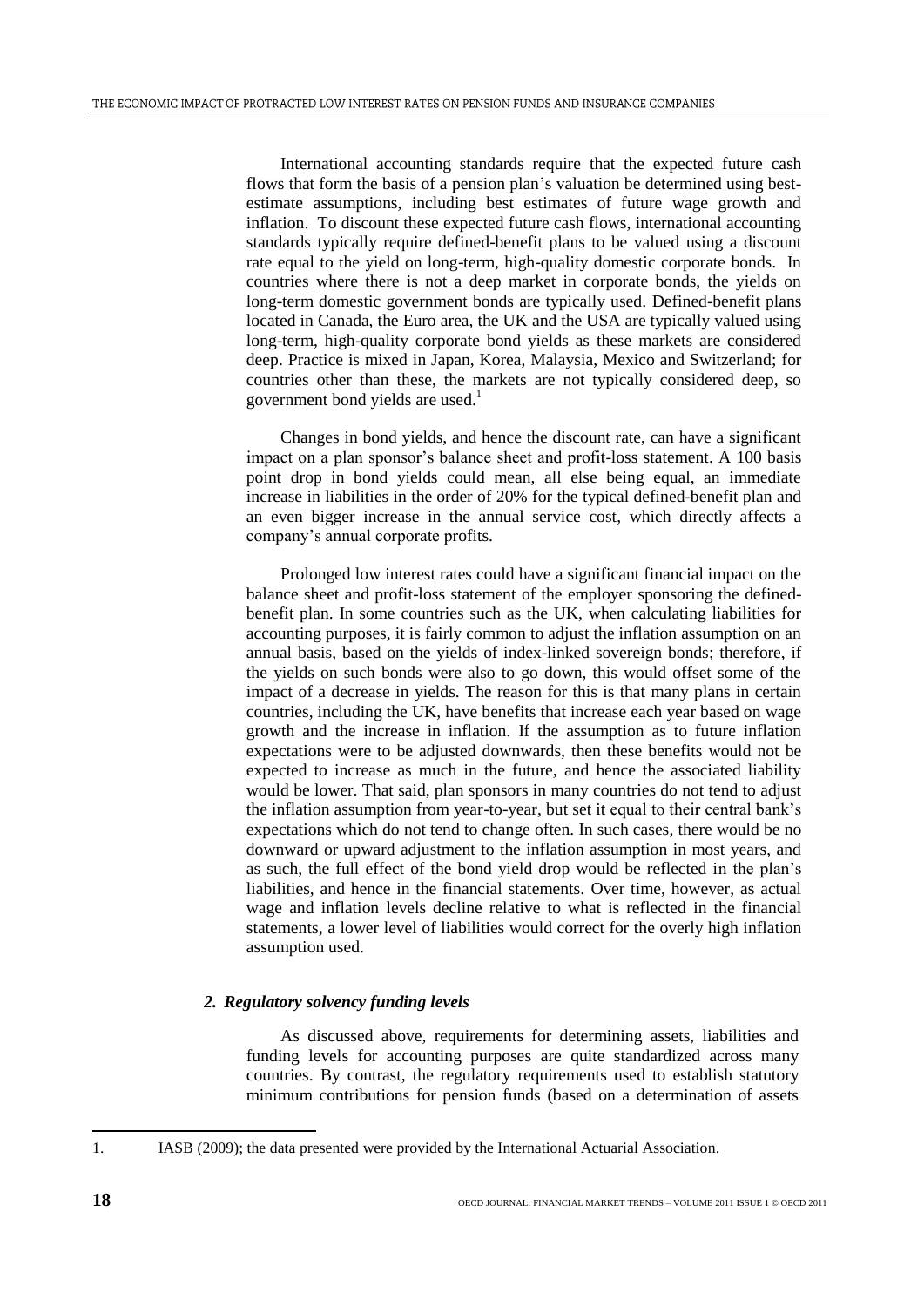minus liabilities) are much more diverse. The reason for this is that the assumptions and methodology used to determine assets and liabilities are very different across countries. For example, in some countries, the expected future cash flows that form the basis for the valuation of a defined-benefit plan's liabilities are based on current salaries, whereas in other countries, the liabilities are based on salaries projected for when participants are expected to leave or retire from their plans – these different approaches could have a large impact on the level of reported liabilities, and hence the minimum contribution levels required. Furthermore, some countries (such as Belgium, Canada and Japan) require regulatory funding levels to be calculated using a market discount rate, such as the yield on government bonds. Others require a fixed discount rate (Finland, Ireland, Germany, Norway, Portugal and Spain) or a rate chosen prudently, taking into account, if relevant, an appropriate margin for adverse deviation, based on either or both (1) the yield and expected future return on assets held; and (2) the redemption yield on government or other high-quality bonds equal to the future expected return on plan assets (the United Kingdom). All else being equal, those countries using market discount rates would have a higher sensitivity to a drop in bond yields compared to those countries using a fixed discount rate. The table below summarises the requirements for calculating pension liabilities for regulatory solvency-reporting purposes.

| Country             | <b>Accrued liabilities / Technical Provisions</b>                                                                                                                                                                                                                                                                                                                                                                                                                                                                                                                                                                                                                                                                                                                  | Discount rate and other economic assumptions                                                                                                                                                                                                                                                                                                                                                                                                                                                                                                 |
|---------------------|--------------------------------------------------------------------------------------------------------------------------------------------------------------------------------------------------------------------------------------------------------------------------------------------------------------------------------------------------------------------------------------------------------------------------------------------------------------------------------------------------------------------------------------------------------------------------------------------------------------------------------------------------------------------------------------------------------------------------------------------------------------------|----------------------------------------------------------------------------------------------------------------------------------------------------------------------------------------------------------------------------------------------------------------------------------------------------------------------------------------------------------------------------------------------------------------------------------------------------------------------------------------------------------------------------------------------|
| <b>Belgium</b>      | The calculation of technical provisions must<br>be prudent and take into account the risk<br>profile of the pension fund. Furthermore,<br>the technical provisions must at least equal<br>the vested reserves, which are determined<br>by the pension plan rules and the Social and<br>Labour<br>law.<br>When<br>Belgian<br>social<br>legislation is applicable, the technical<br>provisions must at least be the maximum of<br>vested rights as defined in the plan rules and<br>own contributions accumulated, with an<br>interest rate of 3.75%. Minimum vested<br>rights are calculated on the basis of current<br>salaries with an interest rate of 6% and<br>specific mortality tables (MR 88-90 tables<br>for males and the FR 88-90 table for<br>females). | Belgian prudential legislation: the discount rate for<br>the calculation of the technical provisions has to be<br>chosen in a prudent manner and take into account:<br>(i) the return on covering assets, as well as future<br>returns; and/or (ii) the return on bonds of a Member<br>State or other high-quality bonds.                                                                                                                                                                                                                    |
| Canada <sup>1</sup> | Plan termination liability (current unit<br>credit). Effective 1 January 2011, the<br>solvency ratio for federally regulated plans<br>will be calculated using a three-year<br>average.                                                                                                                                                                                                                                                                                                                                                                                                                                                                                                                                                                            | Interest rate of "x"% per annum for 10 years and<br>"y"% per annum thereafter. The rate "x" is equal to<br>the annualised market yield on 7-year Government<br>of Canada benchmark bonds plus 90 basis points.<br>The rate "y" is a more complicated blend of market<br>yields on such 7-year bonds and on long-term<br>Government of Canada benchmark bonds, again<br>plus 90 basis points. Lower interest rates apply<br>when the plan provides indexation of pensions; the<br>formulas are specified in the CIA Standards of<br>Practice. |